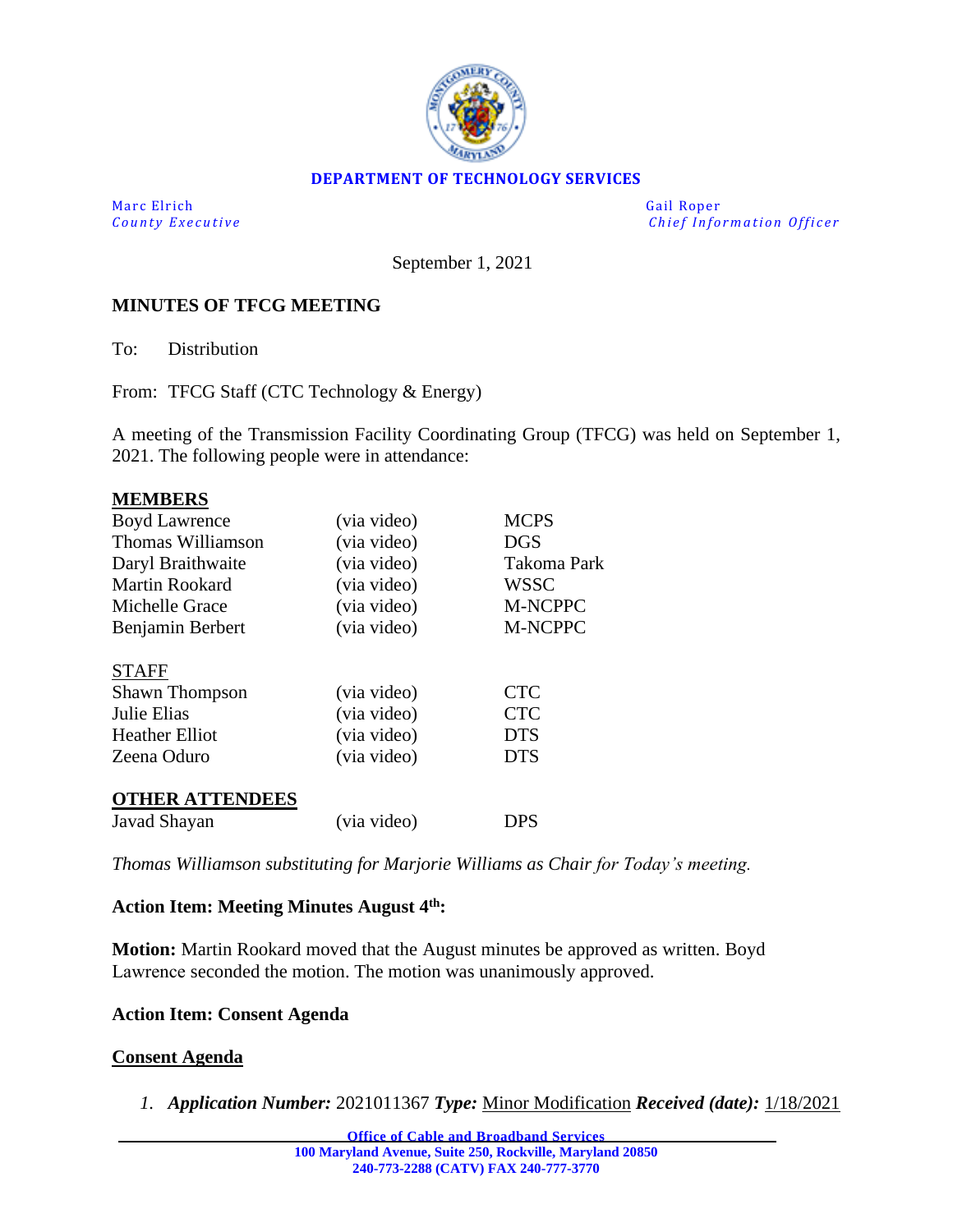Minutes of TFCG Meeting Held September 1, 2021 Page 2 of 6

> *Revised:* 2/9/2021 *Revised:* 4/29/2021 *Revised:* 5/27/2021 *Revised:* 7/29/2021 *Revised:* 8/25/2021

*Applicant:* Smartlink LLC on behalf of AT&T Wireless

*Full Corporate Name of the Facility Owner:* New Cingular Wireless PCS, LLC *Site Name/Location:* Shady Grove Medical Center*/* 9850 Key West Ave, Rockville *Zoning Standard:* CR 1.0 *Property Owner:* HSRE-Cap Med Shady Grove Med Village LLC

*Description:* AT&T proposes to remove (6) existing antennas and (12) RRHs and install (8) new antennas, (2) per sector in all FOUR sectors and (16) new RRHs, (4) per sector in all FOUR sectors.

*Tower Coordinator Recommendation:* Recommended. Recommendation is subject to compliance with all applicable laws.

[https://montgomerycountytfcg.s3.amazonaws.com/Applications/MC2021011367+Applic](https://montgomerycountytfcg.s3.amazonaws.com/Applications/MC2021011367+Application.pdf) [ation.pdf](https://montgomerycountytfcg.s3.amazonaws.com/Applications/MC2021011367+Application.pdf)

*2. Application Number:* 2021041430 *Type:* Minor Modification *Received (date):* 4/19/2021

*Revised:* 7/22/2021

*Revised:* 7/28/2021

*Revised:* 8/20/2021

*Applicant:* MasTec Network Solutions on behalf of Verizon Wireless *Site Name/Location:* Damascus VFD 13*/* 26332 Ridge Rd, Damascus *Zoning Standard:* CRT-1.75 *Property Owner:* Damascus VFD

*Description:* Remove and replace existing antenna with the same model, installed 4" higher.

Remove current Nokia Radio Head and bracket. Install a new pole mounted equipment cabinet for Samsung Radio Head equipment.

*Tower Coordinator Recommendation:* Recommended. Recommendation is subject to compliance with all applicable laws.

[https://montgomerycountytfcg.s3.amazonaws.com/Applications/MC2021041430+Applic](https://montgomerycountytfcg.s3.amazonaws.com/Applications/MC2021041430+Application.pdf) [ation.pdf](https://montgomerycountytfcg.s3.amazonaws.com/Applications/MC2021041430+Application.pdf)

*3. Application Number:* 2021051461 *Type:* Minor Modification *Received (date):* 5/12/2021 *Revised:* 7/9/2021

*Revised:* 8/9/2021

*Applicant:* Centerline Communications on behalf of T-Mobile *Site Name/Location:* Goldsboro Rd Site*/* 6400 Goldsboro Rd, Bethesda *Zoning Standard:* CRT-0.75 *Property Owner:* 6400 Goldsboro LLC *Description:* Remove all existing equipment and replace with the following: (3) AIR 32, (3) APXAALL24, and (3) AIR6449 antennas. Remove all existing RRU radios and replace them with (3) 4449 B71+B85, (3) 4415 B25, and (3) 4415 B66 RRU radios. Remove all coax cables and replace with (6) 6x24 hybrid cables. T-Mobile will be removing (3) APXVSPP18-C-A20 and (3) LLPX310R-V1 antennas and (6) 800 MHz, (3) 1900 MHz, and (3) 2500 MHz RRUs.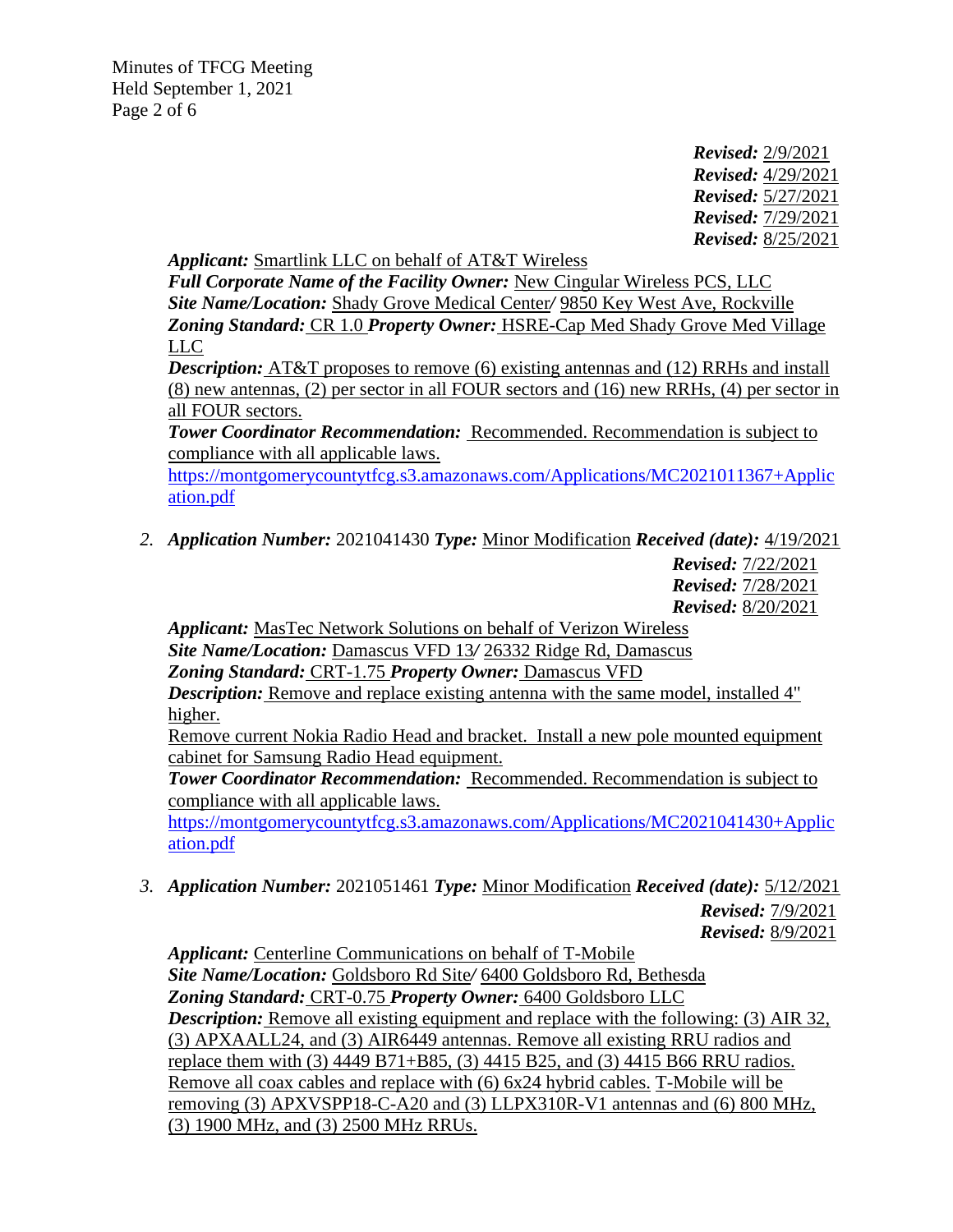*Tower Coordinator Recommendation:* Recommended. Recommendation is subject to compliance with all applicable laws. [https://montgomerycountytfcg.s3.amazonaws.com/Applications/MC2021051461+Applic](https://montgomerycountytfcg.s3.amazonaws.com/Applications/MC2021051461+Application.pdf) [ation.pdf](https://montgomerycountytfcg.s3.amazonaws.com/Applications/MC2021051461+Application.pdf)

*4. Application Number:* 2021061472 *Type:* Minor Modification *Received (date):* 6/2/2021

*Revised:* 6/29/2021 *Revised:* 7/15/2021 *Revised:* 7/30/2021 *Revised:* 8/11/2021

*Applicant:* Crown Castle Fiber LLC on behalf of AT&T Wireless

*Full Corporate Name of the Facility Owner:* New Cingular Wireless PCS, LLC *Site Name/Location:* Pepco 740471-8088*/* 300 Blk Muddy Branch Rd, Gaithersburg *Zoning Standard:* R-200 *Property Owner:* Pepco

*Description:* Crown Castle is proposing to remove (3) existing antennas. They are adding (1) new omni antenna and (2) new RRHs in a proposed new equipment cabinet which would be added on the ground on a newly placed concrete pad.

*Tower Coordinator Recommendation:* Recommended. Recommendation is subject to compliance with all applicable laws.

[https://montgomerycountytfcg.s3.amazonaws.com/Applications/MC2021061472+Applic](https://montgomerycountytfcg.s3.amazonaws.com/Applications/MC2021061472+Application.pdf) [ation.pdf](https://montgomerycountytfcg.s3.amazonaws.com/Applications/MC2021061472+Application.pdf)

*5. Application Number:* 2021061491 *Type:* Minor Modification *Received (date):* 6/30/2021 *Revised:* 7/30/2021

*Applicant:* Crown Castle Fiber LLC on behalf of AT&T Wireless *Full Corporate Name of the Facility Owner:* New Cingular Wireless PCS, LLC *Site Name/Location:* Pepco MB-03*/* Great Seneca Hwy & Muddy Branch, Gaithersburg *Zoning Standard:* MXD *Property Owner:* Montgomery County *Description:* Crown Castle is proposing to modify an existing site (MB03). This installation will include a cabinet swap where the existing cabinet will be swapped with a Raycap RAGF-204601-C equipment cabinet which will mounted on a newly installed concrete pad. We are proposing to install the following equipment: -(1)RAGF-204601-C EQUIPMENT CABINET

-(1) NOKIA TRI BAND RRH

-(1) NOKIA DUAL BAND RRH

-(1) NOKIA APAF AIRSCALE

-(1) DELTA 1.8kw PSU

*Tower Coordinator Recommendation:* Recommended. Recommendation is subject to compliance with all applicable laws.

[https://montgomerycountytfcg.s3.amazonaws.com/Applications/MC2021061491+Applic](https://montgomerycountytfcg.s3.amazonaws.com/Applications/MC2021061491+Application.pdf) [ation.pdf](https://montgomerycountytfcg.s3.amazonaws.com/Applications/MC2021061491+Application.pdf)

*6. Application Number:* 2021071494 *Type:* Minor Modification *Received (date):* 7/7/2021 *Revised:* 7/30/2021

*Applicant:* Crown Castle Fiber LLC on behalf of AT&T Wireless *Full Corporate Name of the Facility Owner:* New Cingular Wireless PCS, LLC *Site Name/Location:* Pepco 738470-9809*/* 455 Muddy Branch Rd, Gaithersburg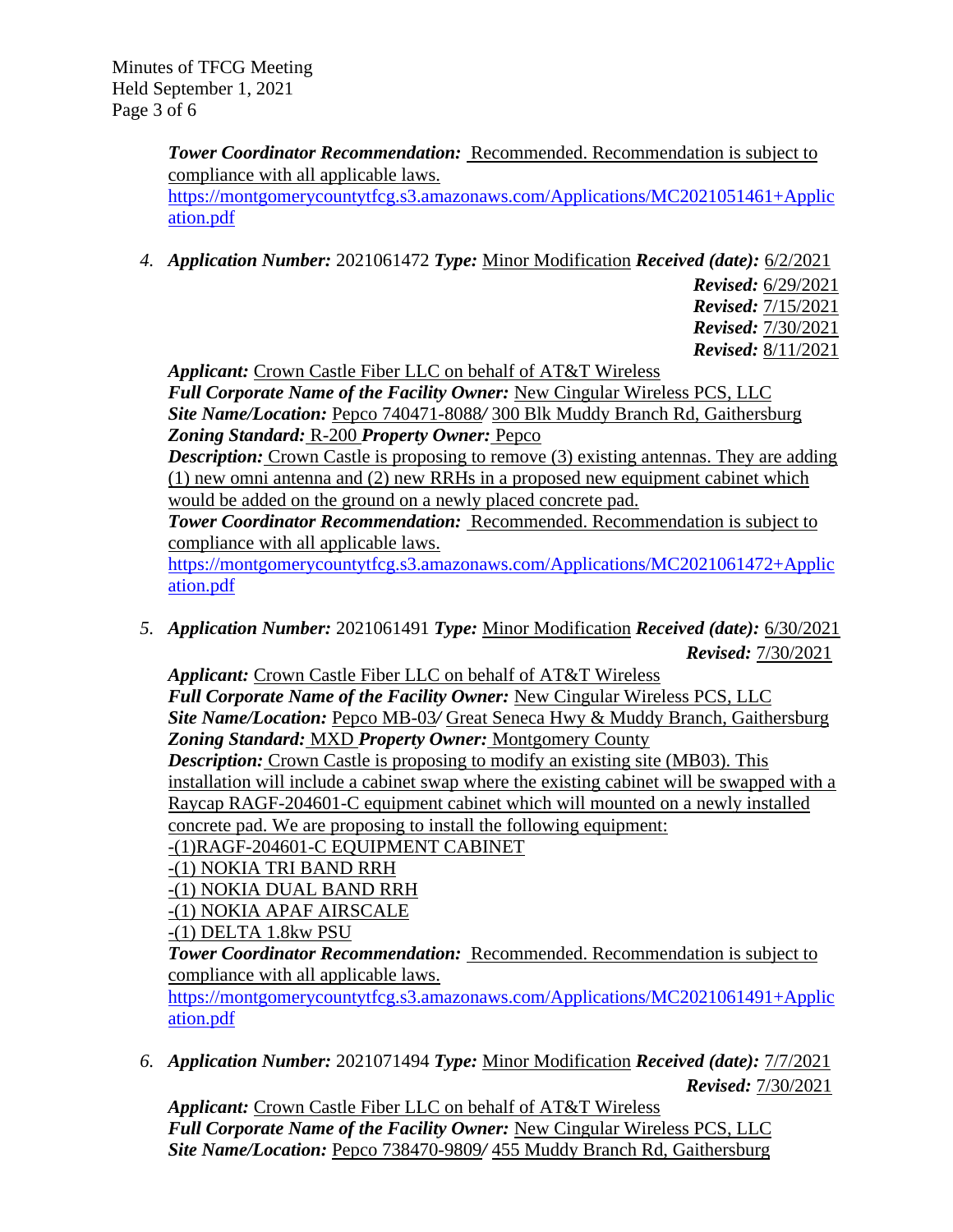Minutes of TFCG Meeting Held September 1, 2021 Page 4 of 6

> *Zoning Standard:* R-20 *Property Owner:* Montgomery County *Description:* Crown Castle is proposing to modify an existing site located on Muddy Branch Road at pole #738470-9809. This modification will include the installation of an equipment cabinet that will be installed on a newly placed concrete pad. The following will be installed: -(1) Dual Band RRH -(1) Dual Band RRH -(1)Nokia APAF Airscale PSU -(1) Delta 1.8kw PSU -RAGF Equipment Cabinet *Tower Coordinator Recommendation:* Recommended. Recommendation is subject to compliance with all applicable laws. [https://montgomerycountytfcg.s3.amazonaws.com/Applications/MC2021071494+Applic](https://montgomerycountytfcg.s3.amazonaws.com/Applications/MC2021071494+Application.pdf) [ation.pdf](https://montgomerycountytfcg.s3.amazonaws.com/Applications/MC2021071494+Application.pdf)

*7. Application Number:* 2021071496 *Type:* Minor Modification *Received (date):* 7/7/2021

*Revised:* 7/28/2021 *Revised:* 8/18/2021 *Revised:* 8/23/2021

*Applicant:* Crown Castle Fiber LLC on behalf of AT&T Wireless

*Full Corporate Name of the Facility Owner:* New Cingular Wireless PCS, LLC *Site Name/Location:* CCI Pole MB-03*/* Great Seneca Hwy & High Gables Dr, Gaithersburg

*Zoning Standard:* N/A *Property Owner:* Crown Castle

*Description:* Crown castle is removing (4) existing antennas and (1) equipment cabinet on the ground. They are adding (1) new antenna and (2) new RRHs. They are adding RRHs inside a proposed equipment cabinet on the ground.

*Tower Coordinator Recommendation:* Recommended. Recommendation is subject to compliance with all applicable laws.

[https://montgomerycountytfcg.s3.amazonaws.com/Applications/MC2021071496+Applic](https://montgomerycountytfcg.s3.amazonaws.com/Applications/MC2021071496+Application.pdf) [ation.pdf](https://montgomerycountytfcg.s3.amazonaws.com/Applications/MC2021071496+Application.pdf)

*8. Application Number:* 2021071497 *Type:* Minor Modification *Received (date):* 7/8/2021

*Revised:* 7/30/2021 *Revised:* 8/11/2021 *Revised:* 8/12/2021

*Applicant:* Crown Castle Fiber LLC on behalf of AT&T Wireless

*Full Corporate Name of the Facility Owner:* New Cingular Wireless PCS, LLC *Site Name/Location:* Pepco 738467-4242*/* 671 Muddy Branch Rd, Gaithersburg *Zoning Standard:* MXD *Property Owner:* Montgomery County

*Description:* Crown Castle is is removing (4) existing antennas. They are adding (1) new antenna and (2) new RRHs. They are adding the RRHs inside a new proposed equipment cabinet on a new proposed concrete PAD on the ground.

**Tower Coordinator Recommendation: Recommended. Recommendation is subject to** compliance with all applicable laws.

[https://montgomerycountytfcg.s3.amazonaws.com/Applications/MC2021071497+Applic](https://montgomerycountytfcg.s3.amazonaws.com/Applications/MC2021071497+Application.pdf) [ation.pdf](https://montgomerycountytfcg.s3.amazonaws.com/Applications/MC2021071497+Application.pdf)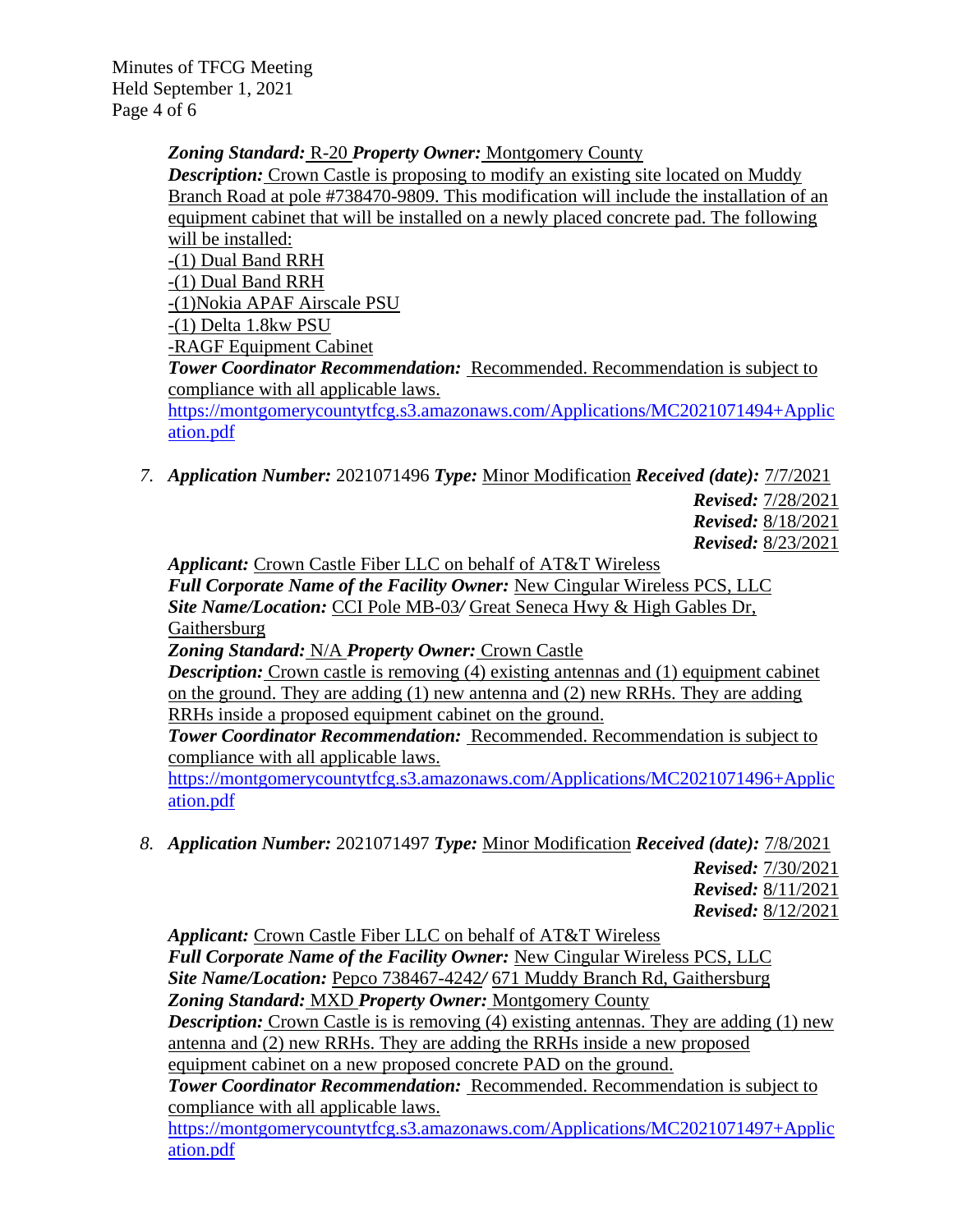*9. Application Number:* 2021071517 *Type:* Minor Modification *Received (date):* 7/21/2021 *Revised:* 8/13/2021

*Applicant:* Centerline Communications on behalf of T-Mobile *Site Name/Location:* Choice International*/* 10720 Columbia Pike LLC, Silver Spring *Zoning Standard:* CRT-2.25 *Property Owner:* 10720 Columbia Pike LLC *Description:* Remove and replace nine antennas, remove and replace three RRUs, install three RRUs, remove three TMAs. install two equipment cabinets, and remove (1) existing cabinet. *Tower Coordinator Recommendation:* Recommended. Recommendation is subject to compliance with all applicable laws. [https://montgomerycountytfcg.s3.amazonaws.com/Applications/MC2021071517+Applic](https://montgomerycountytfcg.s3.amazonaws.com/Applications/MC2021071517+Application.pdf) [ation.pdf](https://montgomerycountytfcg.s3.amazonaws.com/Applications/MC2021071517+Application.pdf)

Thomas Williamson informed the committee that the applicant for application number 2021071515, the only item on the regular agenda, had requested to table the application prior to the meeting. He reminded the committee that the consent agenda can be approved with one motion and asked if any committee members had questions or comments concerning any of the applications on the consent agenda.

Michelle Grace made a motion to recommend all applications on the consent agenda. Boyd Lawrence seconded the motion, and the motion to recommend was unanimously approved.

# **Regular Agenda**

*1. Application Number:* 2021071515 *Type:* Colocation *Received (date):* 7/19/2021

*Revised:* 8/3/2021

*Applicant:* Jacobs Telecommunications on behalf of Dish Wireless *Site Name/Location:* Wheaton High School*/* 12501 Dalewood Rd, Silver Spring *Zoning Standard:* R-60 *Property Owner:* MCPS

**Description:** Install (3) Panel Antennas (1 per sector) on (1) Antenna Mount. Install (6) Radio Units (2 per sector), (1) OVP Device, (1) Hybrid Cable and associated jumpers on existing telecommunications tower. Install (1) metal platform for (2) cabinets, (1) ice bridge, (1) telco-fiber box, (1) GPS unit, (1) safety switch, (1) ciena box, and (1) meter socket on the ground beneath the tower.

*Tower Coordinator Recommendation:* Recommended on the condition the applicant attend a future PTA meeting to discuss the proposed collocation, and on the condition the applicant provides written approval from MCPS Staff of the attachments at the time of permitting.

[https://montgomerycountytfcg.s3.amazonaws.com/Applications/MC2021071515+Applic](https://montgomerycountytfcg.s3.amazonaws.com/Applications/MC2021071515+Application.pdf) [ation.pdf](https://montgomerycountytfcg.s3.amazonaws.com/Applications/MC2021071515+Application.pdf)

The applicant requested to table the regular agenda application prior to the meeting and was not considered by the committee.